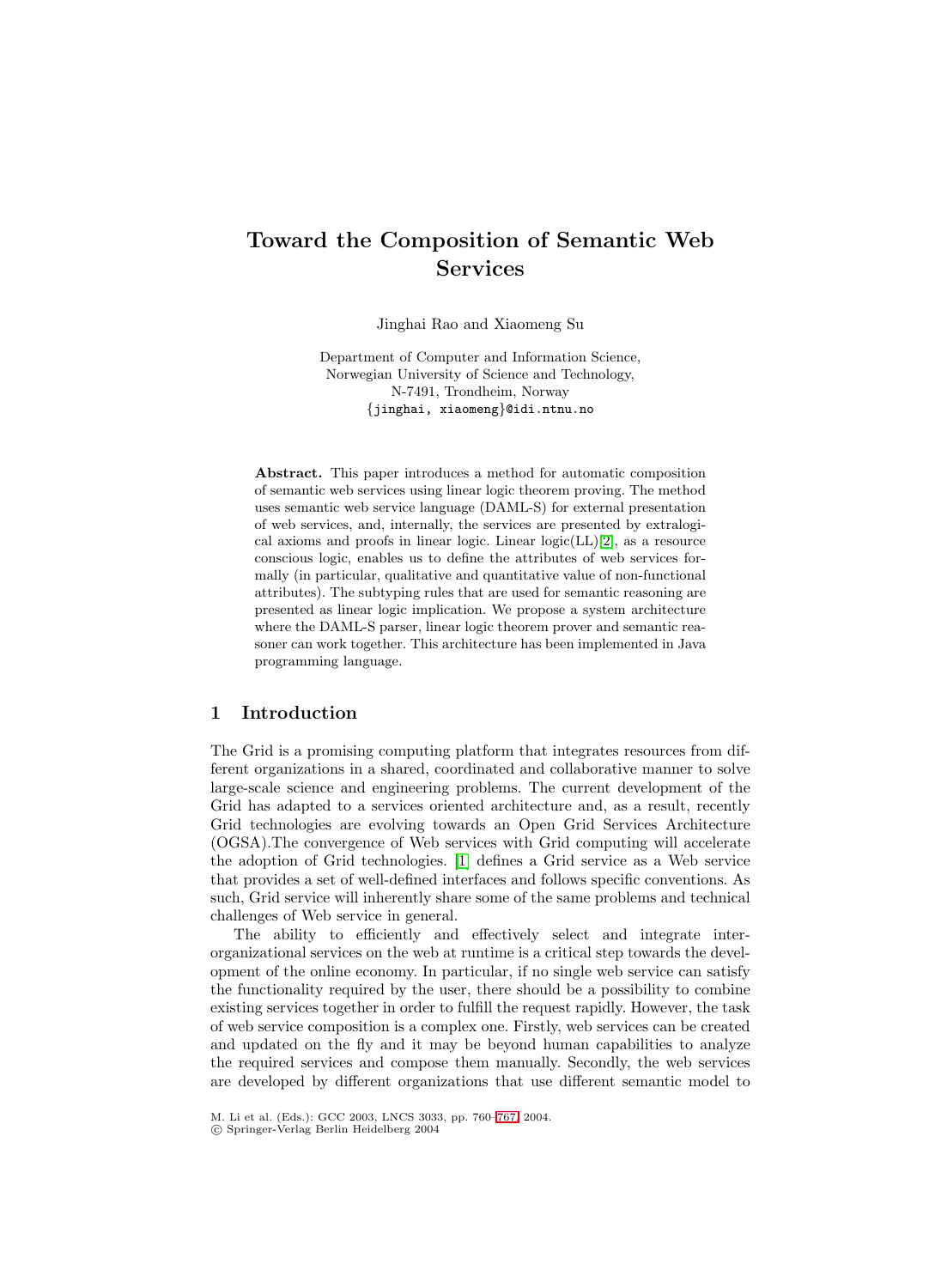describe the features of services. The different semantic models indicate that the matching and composition of web service have to take into account on the semantic information.

In this paper, we propose a candidate solution which we believe to contribute to solving the two challenges. We describe a method for automated web service composition which is based on the proof search in (propositional) Multiplicative Intuitionistic fragment of Linear Logic (MILL [\[3\]](#page-7-0)). The idea is, given a set of existing web services and a set of functionality and non-functional attributes, the method finds a composition of atomic services that satisfies the user requirements. The fact that Linear Logic is resource conscious makes it possible to make proving on both qualitative and quantitative non-functional attributes of web services. Because of the soundness of the logic fragment correctness of composite services is guaranteed with respect to initial specification. Further, the completeness of logic ensures that all composable solutions would be found.

The rest of this paper is organized as follows: Section 2 presents a system architecture for composition of semantic web services. Section 3 presents the methods on transformation between DAML-S documents and Linear Logic axioms. Section 4 discusses the usage of type system to enable semantic composition. Section 5 is the related works and the conclusion of the paper.



**Fig. 1.** Architecture for Service Composition

# **2 The Service Composition Architecture**

Figure 1 depicts the general architecture of the proposed web service composition process. The approach is presented by the following process. First, a description of existing web services(in the form of DAML-S Profile) is translated into axioms of Linear Logic, and the requirements to the composite services are specified in form of a Linear Logic sequent to be proven. Second, the Linear Logic Theorem Prover determines whether the requirements can be fulfilled by composition of existing atomic services. On reading each propositional variable, the theorem prover requires the semantic reasoner to provide possible subtyping inference. The subtypings are inserted into the theorem prover as logic implications. If one or more proofs are generated the last step is the construction of flow models (written in DAML-S Process). The process is controlled by the coordinator,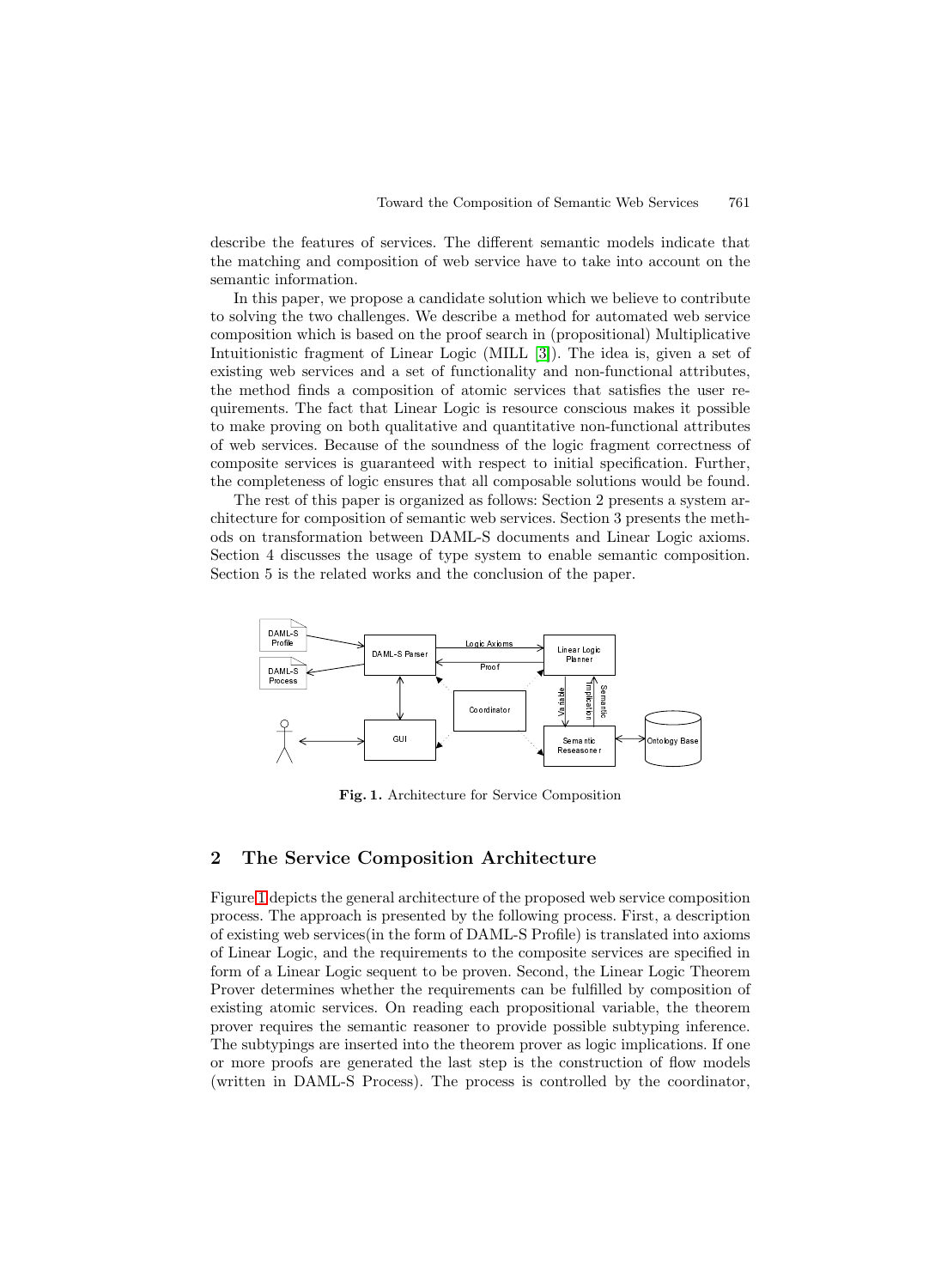especially when components are distributely located. During the process, the user is able to interact with the system by GUI.

In this paper, we pay special attention on the DAML-S Parser and the Semantic Reasoner. The detail on theorem proving part has been already introduced in [\[7\]](#page-7-0). The readers who have knowledge about Linear Logic or theorem proving are able to understand this part easily without referring to the separate publication.

# **3 Transforming from DAML-S to Linear Logic Axioms**

In our system, the web services are specified by DAML-S profile externally and presented by LL Axioms internally. The transformation is made automatically by DAML-S Parser. The detail presentation of DAML-S can be found in [\[4\]](#page-7-0). Here, we focus on the presentation of LL axioms.

Generally, a requirement to composite web service, including functionalities and non-functional attributes, can be expressed by the following formula in LL:

$$
\Gamma;\Delta_1 \vdash (I \multimap O) \otimes \Delta_2
$$

where  $\Gamma$  is a set of logical axioms representing available atomic web services,  $\Delta_1$  is a conjunction of non-functional constraints.  $\Delta_2$  is a conjunction of nonfunctional results. We will distinguish these two concepts later.  $I \multimap O$  is a functionality description of the required composite service. Both I and O are conjunctions of literals, I represents the set of input parameters of the service and O represents output parameters produced by the service. Intuitively, the formula can be explained as follows: given a set of available atomic services and the non-functional attributes, try to find a combination of services that computes O from I. Every element in  $\Gamma$  is in form  $\Delta_1 \vdash (I \multimap O) \otimes \Delta_2$ , whereas meanings of  $\Delta_1$ ,  $\Delta_2$ , I and O are the same as described above.

Next, we describe the detail procedure to transform a DAML-S document into the linear logic expression. We present in sequence the transformation on functionalities and non-functional attributes. Afterwards, we present the whole process by an example.

### **3.1 Transforming on Functionalities**

The functionality attributes are used to connect atomic services by means of inputs and outputs. The composition is possible only if output of one service could be transferred to another service as input.

The web service is presented by DAML-S profile externally. The functionality attributes of the "ServiceProfile" specifies the computational aspect of the service, denoting by the input, output, precondition and postcondition.

Below is an example of the functionalities for a temperature report service:

```
<profileHierarchy:Information_Service rdf:ID="Temperature">
  <service:presentedBy rdf:resource="&service;#Temperature"/>
  <profile:serviceName>Temperature_Report</>
  <profile:textDescription>
     The service provides the temperature of the city with the given zip code
```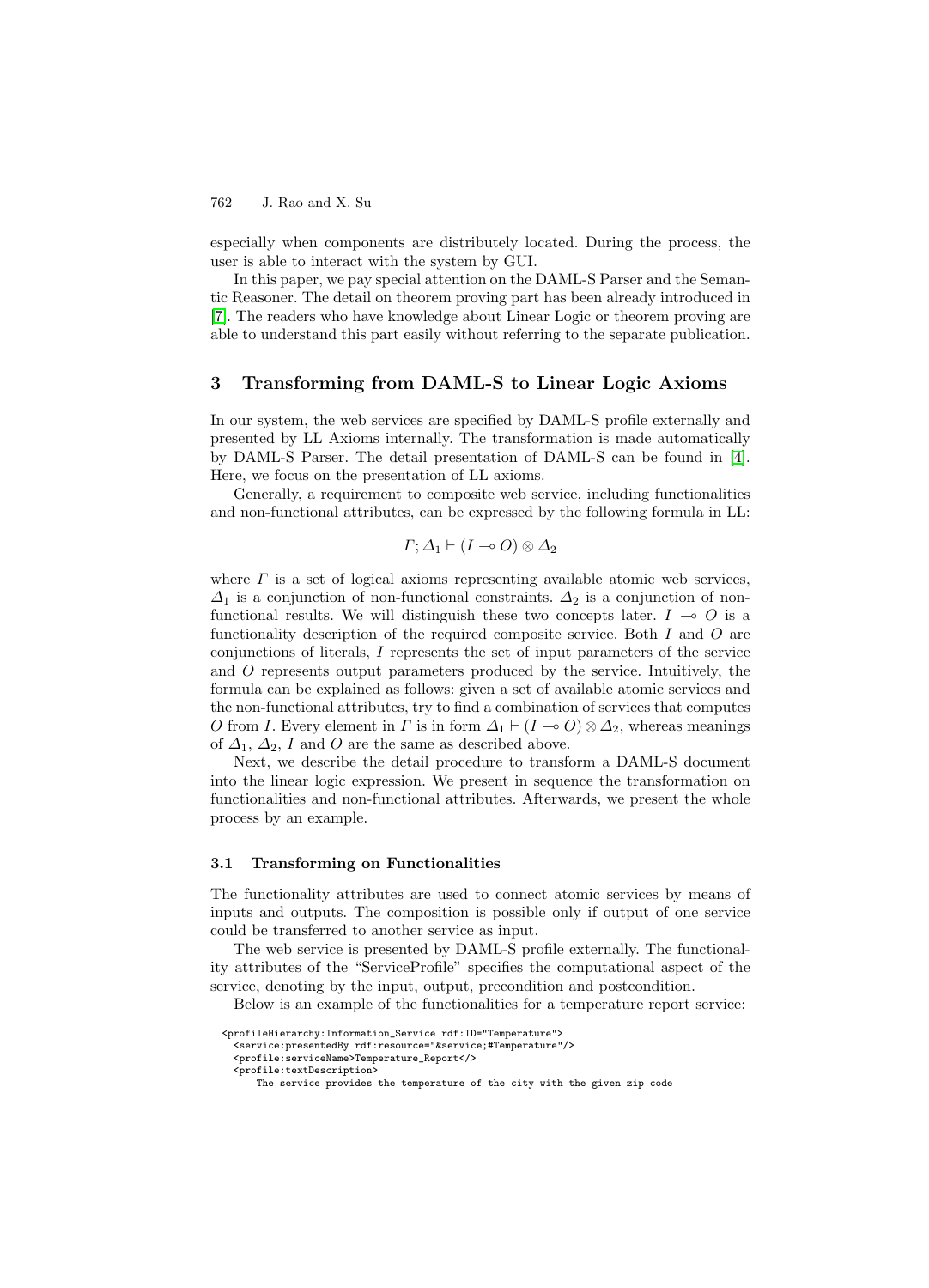```
</profile:textDescription>
  <profile:input>
    <profile:ParameterDescription rdf:ID="ZipCode">
     <profile:parameterName>ZipCode</profile:parameterName>
      <profile:restrictedTo rdf:resource="&zo;#ZipCode"/>
     <profile:refersTo rdf:resource="&model;#ZipCode"/>
    </profile:ParameterDescription>
  </profile:input>
  <profile:output>
    <profile:ParameterDescription rdf:ID="CelsiusTemp">
      <profile:parameterName>CelsiusTemp</profile:parameterName>
     <profile:restrictedTo rdf:resource="&wo;#CelsTemp"/>
      <profile:refersTo rdf:resource="&model;#CelsiusTemp"/>
    </profile:ParameterDescription>
  </profile:output>
</profileHierarchy:Information_Service>
```
From the computation point of view, this service requires an input that has type " $&zo \# ZipCode"$  and produces an output that has type " $\&zo \#CelsTemp"$ , the value of temperature measured in Celsius. Here, we use entity types as a shorthand for URIes. For example,  $&zo \# ZipCode$  refers to the URI of the definitions for zip code parameter: [http://www.daml.org/2001/10/html/zipcode-ont\#ZipCode](http://www.daml.org/2001/10/html/zipcode-ont#ZipCode) When translating to Linear Logic formula, we translate the field "restrictedTo" (variable type) instead of the parameter name, because we regard the parameters' type as their specification. Below is the example propositional linear logic formula that expresses the above DAML-S document:

 $\theta \vdash \&\,zo; \# ZipCode -\circ_{\&\, service; \# Temperature} \&\,te; \#CelsTemp$ 

### **3.2 Non-functional Attributes**

Non-functional attributes are useful in evaluating and selecting service when there are many services that have the same functionalities. In the service presentation, the non-functional attributes are specified as facts and constraints. We classify the attributes into four categories:

- **Consumable Quantitavie Attributes:** These attributes limit the amount of resources that can be consumed by the composite service. The total amount of resource is the sum of all atomic services that formulate the composite service.
- **Non-consumable Quantitative Attributes:** These attributes are used to limit the quantitative attributes for each single atomic service. The attributes can present either amount or scale.
- **Qualitative Constraints:** Those attributes which can't be expressed by quantities are called qualitative attributes. Qualitative Constraints are those qualitative attributes which specify the requirements to execute a web service.
- **Qualitative Facts:** Another kind of qualitative attributes, such as service type, service provider or geographical location, specify the facts regarding the services' environment. Those attributes can be regarded as goals in LL.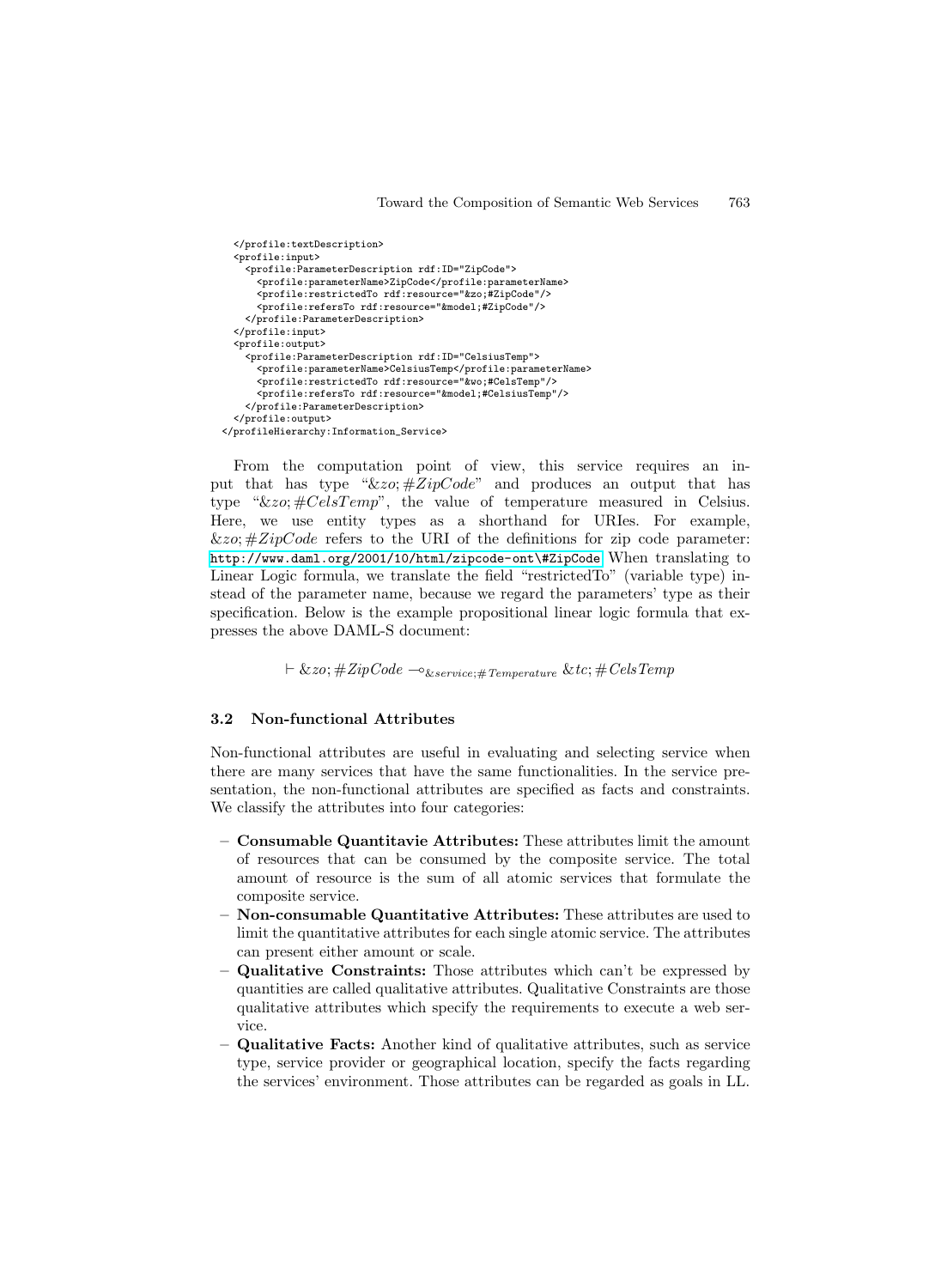The different categories of non-functional attributes are presented differently in logical axioms. The non-functional attributes can be described as either constraints or results. The constraints and results of the services can be presented as follows:

#### **– The constraints to the service:**

 $\Delta_1 = \text{Consumable}^x \otimes \text{NonConsumable}^y \otimes \text{Constraint}$ 

#### **– The results produced by the service:**

 $\Delta_2 = NonConsumable^y \otimes !Fact$ 

#### **3.3 Example**

Here, we illustrate the LL presentation of the temperature report service example where both functionalities and non-functionalities have been taken into consideration. The complete DAML-S description of this example can be found at <http://bromstad.idi.ntnu.no/services/TempService.daml>. For the sake of readability, we omit the namespace in the name of the parameters.

The available atomic web services in the example are specified as follows:

 $\Gamma = CA \text{-} MICROS\overset{\sim}{OF}T \vdash (LengthInch \otimes Brand \otimes Model \rightarrow_{ski} PriceUSD) \otimes LOC \text{-}NORMAY$  $NOK^{10} \vdash LengthCM \multimap_{cm2inch} LengthInch$  $NOK^5$ , QUALITY<sup>2</sup>  $\vdash$  (PriceUSD  $\multimap$ <sub>usd2nok</sub> PriceNOK)  $\otimes$  QUALITY<sup>2</sup>

The formula presents three atomic services. *name2code* outputs the zip code of a given city. *temp* reports the Celsius temperature of a city, given the zip code of the city. *trans* transforms the Celsius temperature to the Fahrenheit temperature.  $NOK^{10}$  in the left hand side of the  $name2code$  service denotes that 10 Norwegian Krones(NOK) are consumed by executing the service. The service *trans* costs 5 NOK and has a quality level 2. The quality level is not a consumable value, so it appears at both the left and right hand sides. In the specification it is also said that the temperature reporting service *temp* is located in Norway and it only responses to the execution request that has certificated by Microsoft. For other attributes which are not specified in service specification, the values are not considered.

The required composite service takes a city name as input and outputs the Fahrenheit temperature in that city. It is specified by LL as follows:

$$
\varGamma;\varDelta_1\vdash (\mathit{LengthCM}\otimes \mathit{Brand}\otimes \mathit{Model}\multimap \mathit{PriceNOK})\otimes \varDelta_2
$$

The non-functional attributes for the composite service are:

$$
\Delta_1 = NOK^{20} \otimes QUALITY^3 \otimes !CA\_MICROSOFT
$$
  

$$
\Delta_2 = QUALITY^3 \otimes !LOC\_NORMAY
$$

This means that we would like to spend no more than 20 NOK for the composite service. The quality level of all the selected services should be no higher than 3. The composite service consumer has certification from Microsoft (!CA MICROSOFT) and it requires that all location-aware services are located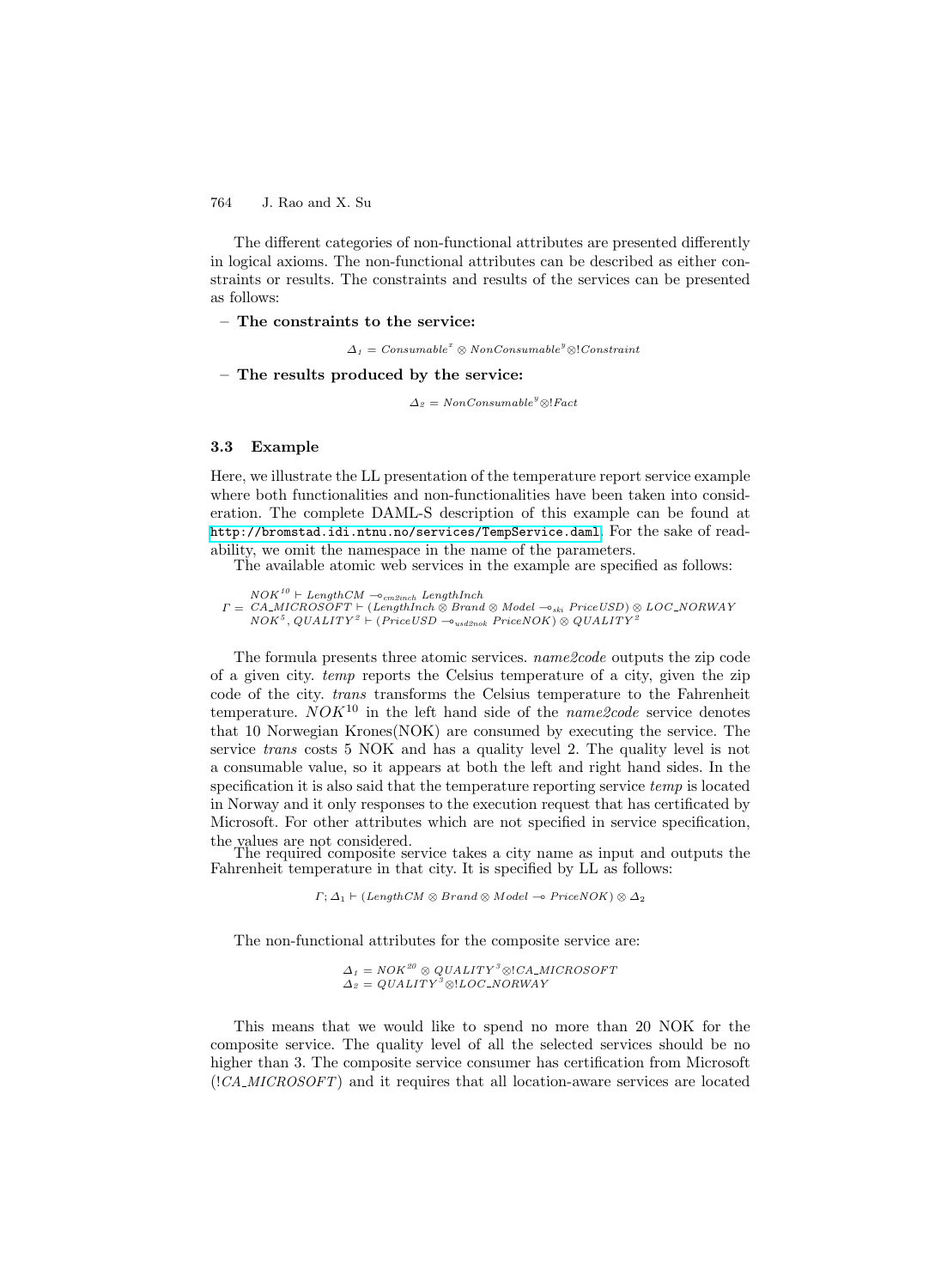within Norway  $(LOC_NORWAY)$ . ! symbol describes that we allow unbound number of atomic services in the composite service.

For the qualitative constraints (location), the service uses  $LOC_NORWAY$  to determine its value and we can determine in the set of requirements  $\Delta_1$  whether a service meets the requirement.

By now, we have discussed how DAML-S specification have been translated to LL extralogical axioms. Next step is to derive the process model from the specification of the required composite service. If the specification can be proven to be correct, the process model is extracted from the proof. we have stressed the proof in a separate publication [\[7\]](#page-7-0) and therefore we don't go into detail here. The result dataflow of the selected atomic service are presented through a graphic user interface. A screen shot is presented in figure 2. In figure 2, the interface of the user required service is presented in the **ServiceProfile** panel (upperright) and the dataflow of the component atomic services is presented in the **ServiceModel** panel (lowerright).



**Fig. 2.** The Screen Shot

# **4 Composition Using Semantic Description**

So far, we considered only exact match of the parameters in composition. But in reality, two services can be connected together, even if the output parameters of one service does not match exactly the input parameters of another service. In general, if a type assigned to the output parameter for service A is a subtype of the type assigned to an input parameter for service B, it is safe to transfer data from the output to the input. If we consider resources and goals in LL, the subtyping is used in two cases: 1) given a goal x of type  $T$ , it is safe to replace x by another goal y of type  $S$ , as long as it holds that  $T$  is a subtype of  $S$ ; 2) conversely, given a resource x of type  $S$ , it is safe to replace x by another resource y of type  $T$ , as long as it holds that  $T$  is a subtype of  $S$ .

In the following we extend the subsumption rule for both resource and goal. Here we should mention that the rules are not extension to LL. The subtyping can be explained by inference figures of LL. We write in following  $-\infty$  to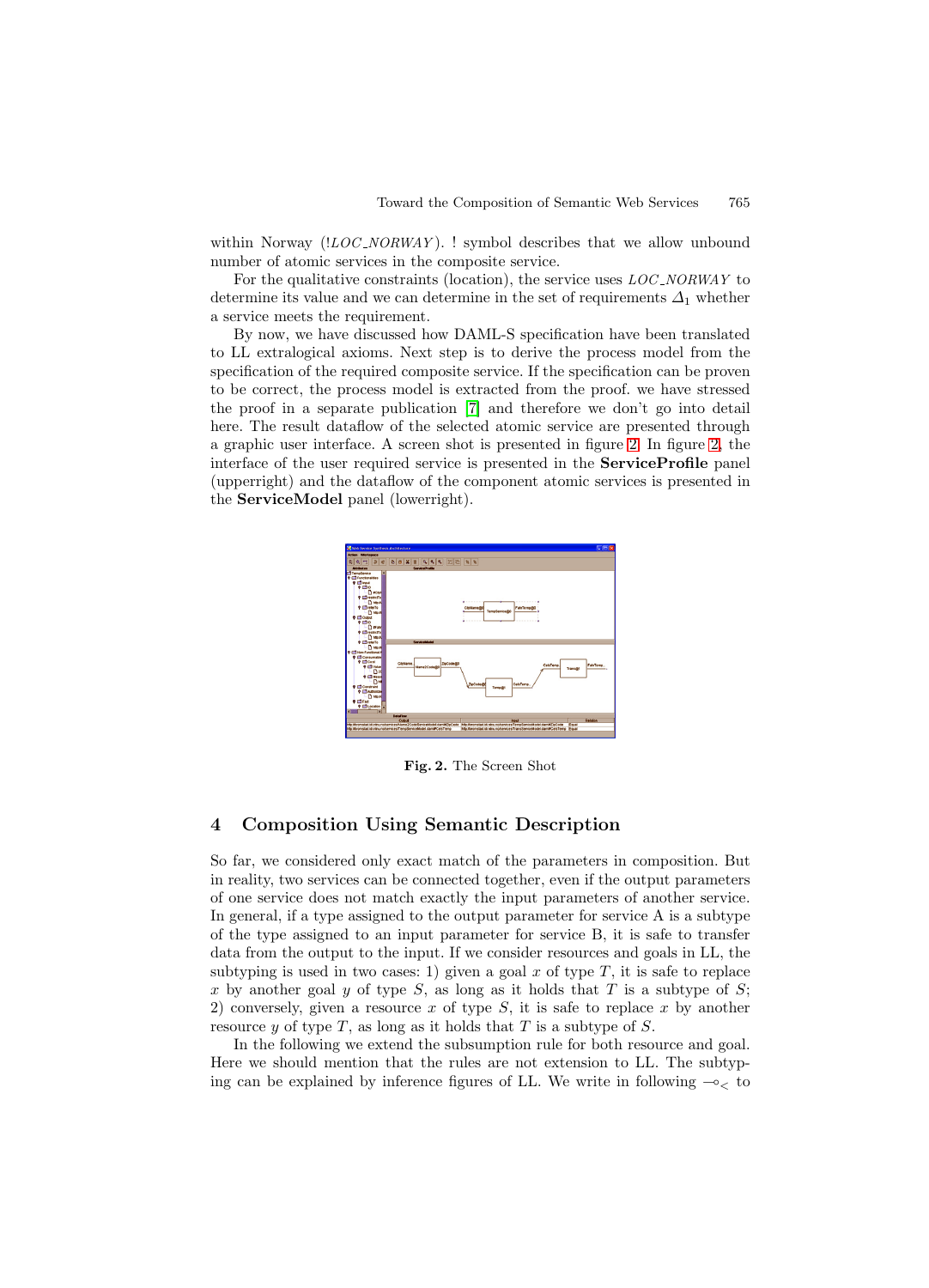<span id="page-6-0"></span>emphasis that these inference rules are for typing purposes, not for sequencing methods, when constructing programs.

First of all, the subtype relation is transitive.

$$
\frac{\Sigma \vdash T \multimap_{&} S \quad \Gamma \vdash S \multimap_{&} U}{\Sigma, \Gamma \vdash T \multimap_{&} U} \text{ subtyping transitivity}
$$

In addition, subsumption rules state the substitution between types.

$$
\begin{array}{ccc}\Sigma\vdash T & \Gamma\vdash T\multimap_{<}S\\ \hline\Sigma,\Gamma\vdash S & & \Sigma,S\vdash G& \Gamma\vdash T\multimap_{<}S\\ \hline goal\ subsum,\Gamma,\Gamma\vdash G & & \\ \hline \end{array}
$$

Such subtyping rules can be applied to either functionality (parameters) or non-functional attributes. Here we use two examples to illustrate the basic idea. First, let us assume that the output of the temperature reporting service is air temperature measured by Celsius scale, while the input of temperature translation service is all Celsius temperature. Because the later is more general than the former, it is safe to transfer the more specific output to the more general input. Another example considers the qualitative facts. If an atomic service is located in Norway, we regard Norway is a goal in LL. Because Norway is a country in Europe, it is safe to replace Norway with Europe. Intuitively, if the user requires a service that is located within Europe, the service located within Norway meets such requirement.

In this paper, we assume that the ontology used by service requester and that for the service provider are interoperable. Otherwise, the ontology integration is another issue which is beyond the scope of this paper.

### **5 Conclusion**

This paper approaches the important issue of automatic semantic web service composition. It argues that Linear Logic, combined with semantic reasoning for relaxation of service matching (choosing), offers a potentially more efficient and flexible approach to the successful composition of web services. To that end, an architecture for automatic semantic web service composition is introduced. The functional settings of the systems are discussed and techniques for DAML-S presentation, Linear Logic presentation, and semantic relaxation are presented. A prototype implementation of the approach is proposed to fulfill the task of representing, composing and handling of the services. This paper concentrate on the automatic translation part and the semantic relaxation part, while the theorem proofing part has been stressed elsewhere[\[7\]](#page-7-0).

Some works have been performed on planning based on semantic description of web services. In [\[5\]](#page-7-0), the authors adapt and extend the Golog language for automatic construction of web services. The authors addressed the web service composition problem through the provision of high-level generic procedures and customizing constraints. SWORD[\[6\]](#page-7-0) is a developer toolkit for building composite web services. SWORD uses ER model to specified the inputs and outputs of the web services. As a result, the reasoning is made based on the entity